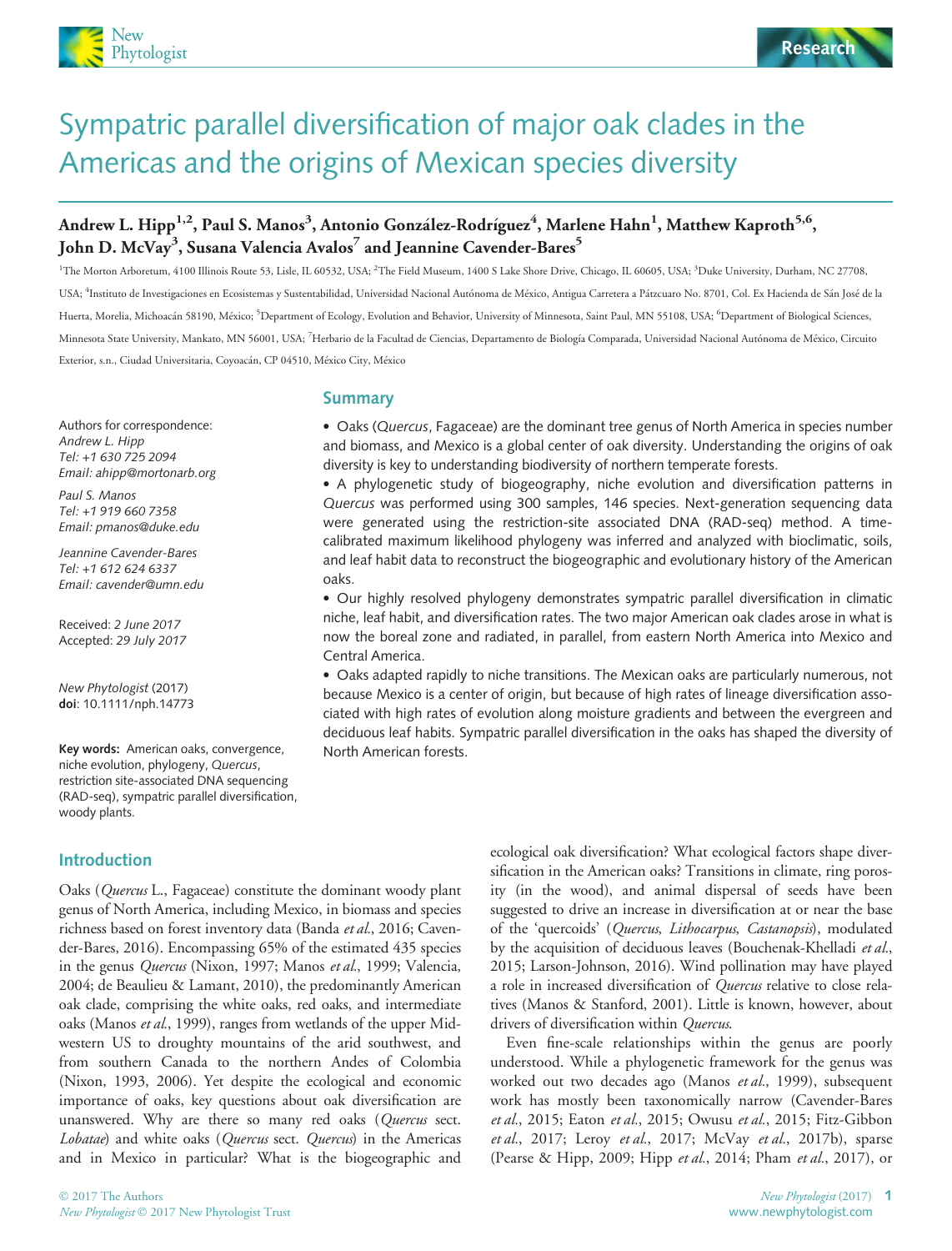New<br>Phytologist

insufficient in locus-sampling to provide robust phylogenetic estimates (Oh & Manos, 2008; Denk & Grimm, 2010; Hubert et al., 2014). A recent study of the white oaks and closely related Virentes and Ponticae clades (McVay et al., 2017b) addressed the taxon- and locus-sampling issues, but it sampled only one major clade. These papers all provide important contributions to our understanding of oak diversification, but none provides the species-level phylogeny needed to understand the diversification of this ecologically and economically important genus.

In this study, we address two interrelated sets of questions. First, did the American oaks originate in Mexico, where they are most diverse, and disperse northward? Conversely, if the Mexican lineages are derived, what explains the high diversity of Mexican oaks? Second, what role have niche evolution and the evolution of the deciduous and evergreen leaf habit played in the diversification of the American oaks? We utilize a next-generation sequencing method, restriction site-associated DNA sequencing (RAD-seq) (Baird et al., 2008; Ree & Hipp, 2015) to investigate the phylogeny of the American oak clade based on 293 ingroup samples representing 146 species, including nearly complete sampling of US species and the most thorough sampling to date of the Mexican and Central American species. We combine these with fossil data to calibrate divergence times, biogeographic data to investigate the timing and frequency of transitions among geographic regions, climatic and soils data to investigate rates of niche evolution, and leaf habit data to investigate the evolution of leaf traits. Our analyses of these data provide unprecedented phylogenetic resolution of the American oak clade and a clear picture of how sympatric parallel diversification has shaped oak diversity in the Americas.

## Materials and Methods

#### Sampling

Tissue and herbarium specimens for almost all ingroup samples were collected from wild populations or from botanical garden

specimens that were grown from wild-collected acorns; source populations cover the vast majority of the range of oaks in North America and Mexico (Fig. 1; Supporting Information Table S1). Our sampling covers 79 of the 89 species in the Flora of North America Quercus treatment (Nixon, 1997), 68 of an estimated 154 species of Mexico and Central America, and 13 of the estimated 25 white oak species of Eurasia. Nineteen (6.2%) out of 307 collections were collected from material of cultivated or uncertain wild origin, because material of known wild provenance was not available. Seven samples were removed as a result of poor sequence quality or taxonomic problems. The final 300 samples represent 153 ingroup taxa in 146 species and seven outgroups from Castanopsis, Castanea, Lithocarpus, and Quercus section Cerris (see Methods S1 for additional details).

## Restriction site-associated DNA sequencing and data processing

Restriction site-associated DNA extraction, library preparation, and sequencing were conducted as presented previously by Hipp et al. (2014) and Cavender-Bares et al. (2015). The RAD sequencing library was prepared at Floragenex, Inc. (Portland, OR, USA) following the methods of Baird et al. (2008) with PstI, barcoded by individual, and sequenced on an Illumina Genome Analyzer IIx or HiSeq 2500 at Floragenex. Sequencing reads were 100 bp in length; after removal of the barcode and recognition sequence, analyzed sequences were 85 bp long. Sequence data were assembled into loci for phylogenetic analysis using PYRAD v.1.8 (Eaton, 2014) at 85% sequence similarity, as described in Pham et al. (2017) (see Methods S1 for additional details). All sequence data analyzed in this paper are available as FASTQ files from NCBI's Short Read Archive (Table S1), and aligned loci are available from DRYAD (doi: [10.5061/dryad.2qk88\)](10.5061/dryad.2qk88) and [https://github.com/andrew](https://github.com/andrew-hipp/oak-convergence-2017)[hipp/oak-convergence-2017](https://github.com/andrew-hipp/oak-convergence-2017).



Fig. 1 Sampling localities and diversity of oaks in North and Central America. Oak species diversity per  $1.2^{\circ} \times 0.8^{\circ}$  cell, illustrated in grayscale, was estimated from specimens utilized in analyses of climatic and soils niche presented in this paper. All samples are mapped to the latitude and longitude of the source population, where data were available (Supporting Information Table S1).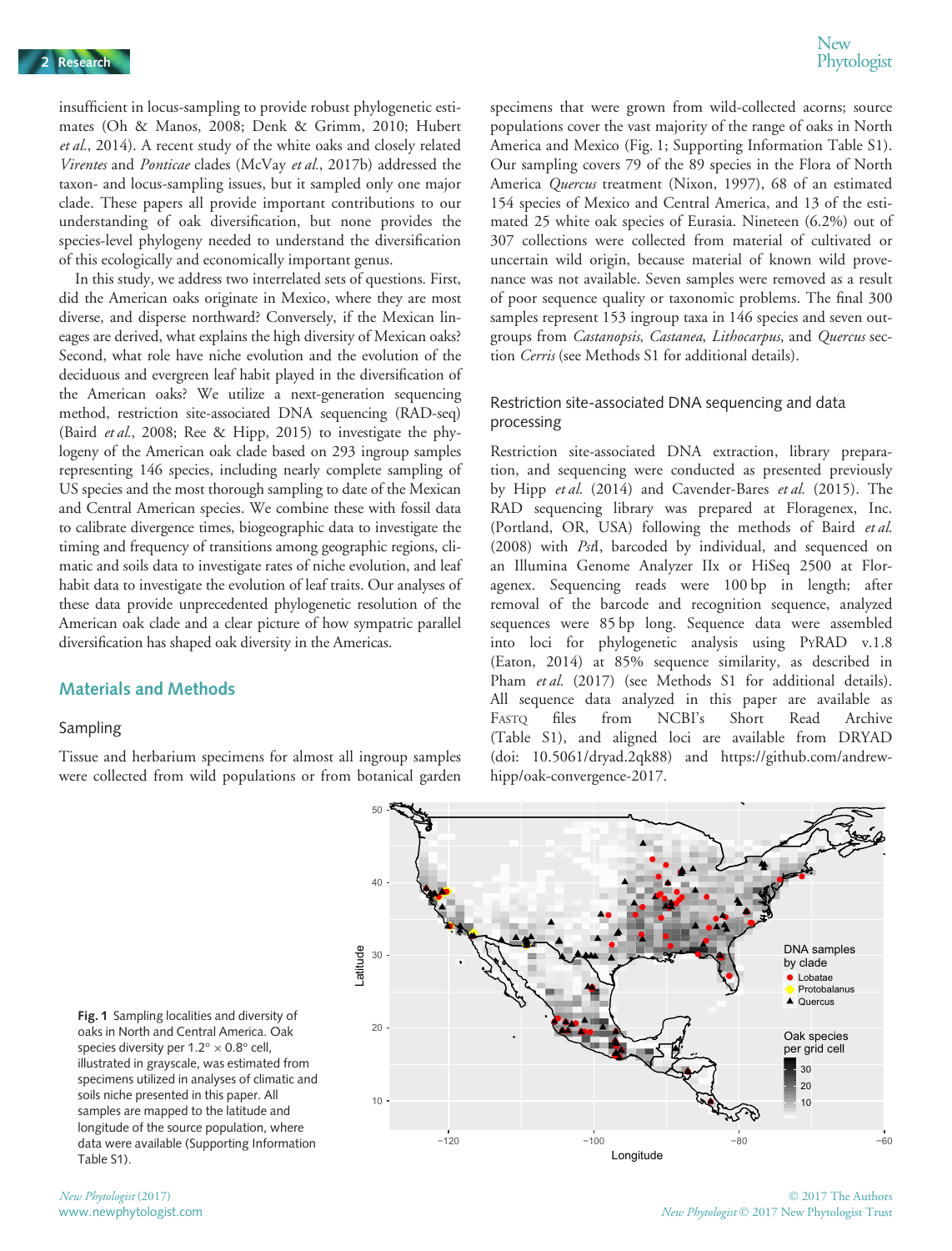## Phylogenetic inference

Maximum likelihood phylogenetic analyses were conducted in RAxML v8.2.4 (Stamatakis, 2014) using the GTRCAT approximation of the general time-reversible model of nucleotide evolution, with branch support assessed using resampling estimated log likelihood (RELL) bootstrapping. Analyses were conducted on datasets clustered with a minimum of 20 individuals per locus; initial trials (not presented here) demonstrated that varying this number from 10 to 40 individuals per locus had little effect on the topology. Searches were constrained with the topology (Prinoideae,(Albae,Roburoids)), as unconstrained searches recover a topology that, owing to ancient hybridization, misleadingly places the Eurasian white oaks sister to the remainder of the white oaks (see analyses and discussion in McVay et al., 2017b).

For computational reasons with this large dataset, diversification times were estimated using penalized likelihood (Sanderson, 2002; Paradis, 2013). Three alternative models of among-lineage substitution rate variation were compared using ФIC (Paradis, 2013). The tuning parameter  $\lambda$  was varied between 0.1 and 1.0 for the correlated and relaxed clock models, while the default setting of 10 rate categories was used for the discrete clock model. On the discrete clock tree, which was favored  $(\Phi IC_{discrete} = 353.5; \Phi IC_{correlated} = 918.4; \Phi IC_{relaxed} = 925.9),$ we estimated uncertainty by first optimizing branch lengths in RAxML using a nonclock model  $(GTR + \gamma)$  on the maximum likelihood tree using 100 delete-half jackknife datasets. We optimized branch lengths under the discrete clock option five times on each input tree, drawing calibrations from the distributions specified in the fossil calibrations below.

Four fossil calibrations were used. Calibration at the crown of the genus *Quercus* follows Cavender-Bares et al. (2015), drawing from an exponential distribution with a median of 50.3 Ma and 95% of the distribution between 48 and 60.3 Ma ( $\lambda e^{-\lambda x}$ +48,  $\lambda = 0.3$ ). The exponential distribution is used because the fossil ages are estimated at 50 Ma BP (Denk & Grimm, 2009; Denk et al., 2012; Grímsson et al., 2015), but the clade could be older. A normal distribution with a median of 45 Ma and 95% of the distribution between 42 and 48 Ma was used for the root of the American oak clade (McIntyre, 1991; McIver & Basinger, 1999). The crowns of the red oaks and of the white oaks (excluding Virentes and Q. pontica–Q. sadleriana) were set at minimum ages of 33 Ma, using an exponential distribution with a median of 33.3 Ma and 95% of the distribution between 31.1 and 43.3 Ma  $(\lambda e^{-\lambda x} + 31, \lambda = 0.3)$ , based on fossils from the Oligocene Catahoula Formation showing separation of the red oaks and white oaks (Daghlian & Crepet, 1983; Elsik & Yancey, 2000). While these fossils look much like modern North American oaks, they cannot be reliably placed among contemporary species. Diversification rate analyses were conducted both with and without these latter two calibrations.

## Specimen and environmental data

Soil and climate variables were estimated from georeferenced occurrence records of herbarium specimens or field records

obtained from 12 public specimen databases, augmented by our own records (Table S2). Data for 136 667 records were cleaned by removal of records outside of published ranges, records of suspected cultivated origin or questionable georeferencing quality, and duplicated or geographically proximate (within 1.3–1.6 km of each other) records (Table S2). The resulting dataset included  $877 \pm 2385$  (SD) unique presence records per species for each of 137 species. Thirteen species had 10 or fewer records, and 98 had at least 50 (Table S2).

For each occurrence point, we sampled  $30'$  resolution soil records (HWSD v.2.1; FAO/IIASA/ISRIC/ISSCAS/JRC 2012) and climate records from current rasters (WorldClim v.1.4) (Hijmans *et al.*, 2005). Moisture index  $(I_m = 100 \times (precision$ PET)/(PET), where PET is potential evapotranspiration) was used to estimate water stress (Edwards, 2006). PET was calculated from WorldClim mean monthly air maximum and minimum temperature values and day length for each location (Thornthwaite, 1948). Climate and soils data averaged by species were used for the analyses discussed later.

## Biogeography and diversification

Taxa were all scored as being present in one or more of four different areas (Table S3): M, Mexico (Mexico, Central America, Arizona and New Mexico); C, California (the California Floristic Province and the Pacific Northwest); E, eastern North America (North America outside of the areas listed earluer); and U, Eurasia. These bioregions were identified using Infomap Bioregions (Edler et al., 2017) based on specimen records described in the previous section and default clustering parameters (cell size  $= 1 4^{\circ}$ , cell capacity = 10–100, for a total of 750 grid cells; 10 trials conducted; Figs 2, S1). For analyses focused on Mexico and Central America vs all other regions, biogeography was coded as a two-state character, with areas C, T, E, and U combined into one region, and M coded as the second region.

Three estimates of diversification rate were conducted. Magallon & Sanderson's (2001) method was first used to estimate net diversification rates for clades enumerated in Table 1. We then utilized the geographic state speciation and extinction model (GeoSSE) (Goldberg et al., 2011) to jointly reconstruct ancestral distributions, extinction rates, speciation rates, and dispersal between Mexico and North America north of Mexico; for this analysis, we considered Mexico to include the southwestern US, supported by the Bioregions clustering approach (Fig. S1) and corresponding approximately to Megaméxico 3 of Rzedowski (1991). Finally, we compared these analyses conditioned on changes in diversification rate predicted by a particular hypothesis with analyses conducted using reversible-jump Markov chain Monte Carlo (rjMCMC) to identify shifts in diversification rate without specifying transition nodes a priori (Rabosky, 2014). Analyses are detailed in Methods S1.

## Niche evolution

We used nonmetric multidimensional scaling (NMDS) to characterize the climatic, edaphic, and combined niche for the species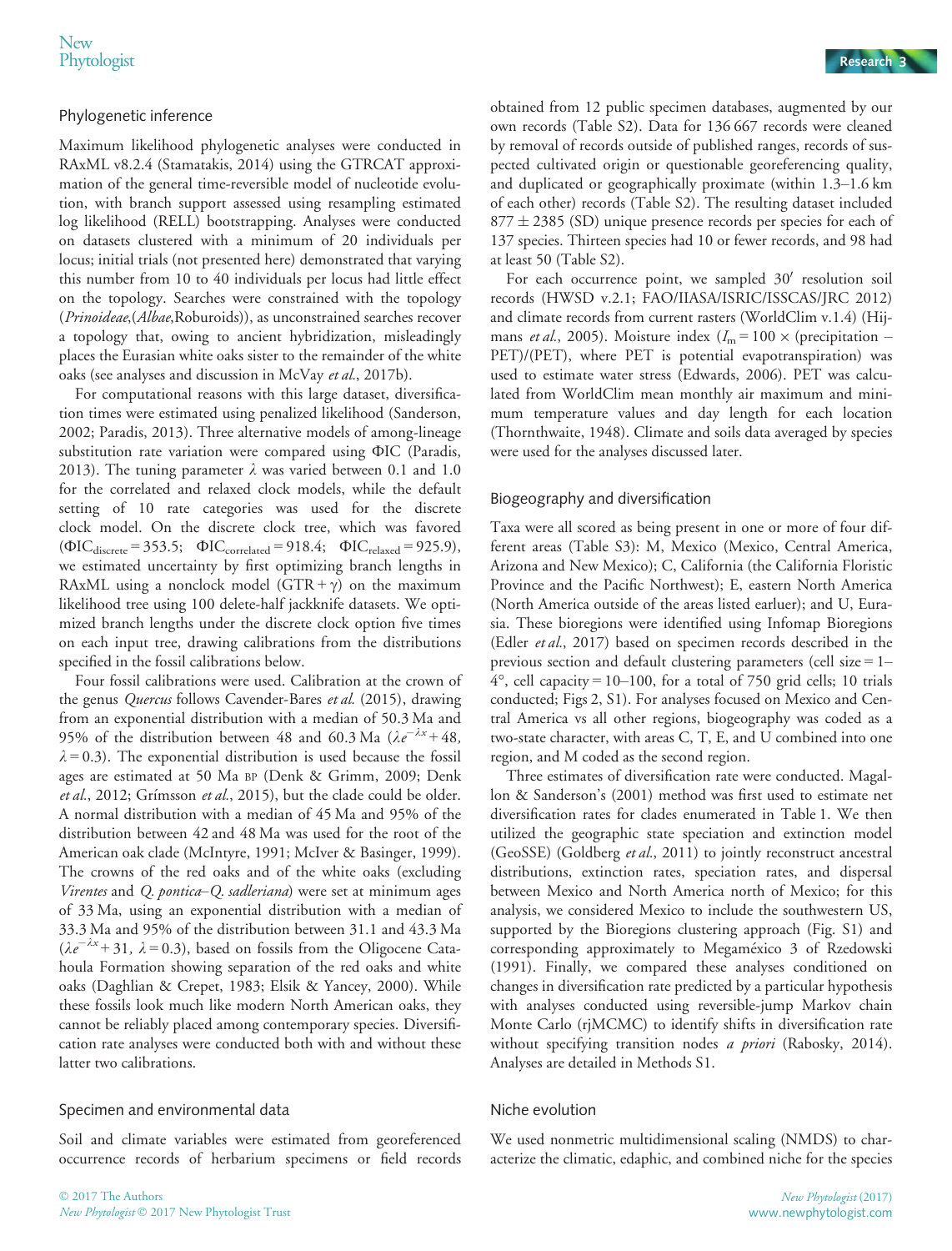

Fig. 2 Maximum likelihood phylogeny of the American oak clade, with biogeographic regions, leaf habit, and divergence time estimates. Branches marked with an asterisk (\*) have bootstrap values < 0.95; all others have bootstrap support of 96–100%. Gray bars at the internodes indicate the 95% uncertainty in dating, integrating over branch-length uncertainty and calibration uncertainty, as described in the Methods. Biogeographic regions were inferred using the bipartite network method implemented in Infomap Bioregions. C, California (California Floristic Province and the Pacific Northwest); E, eastern North America; M, Mexico (Mexico, Central America, Arizona and New Mexico); U, Eurasia.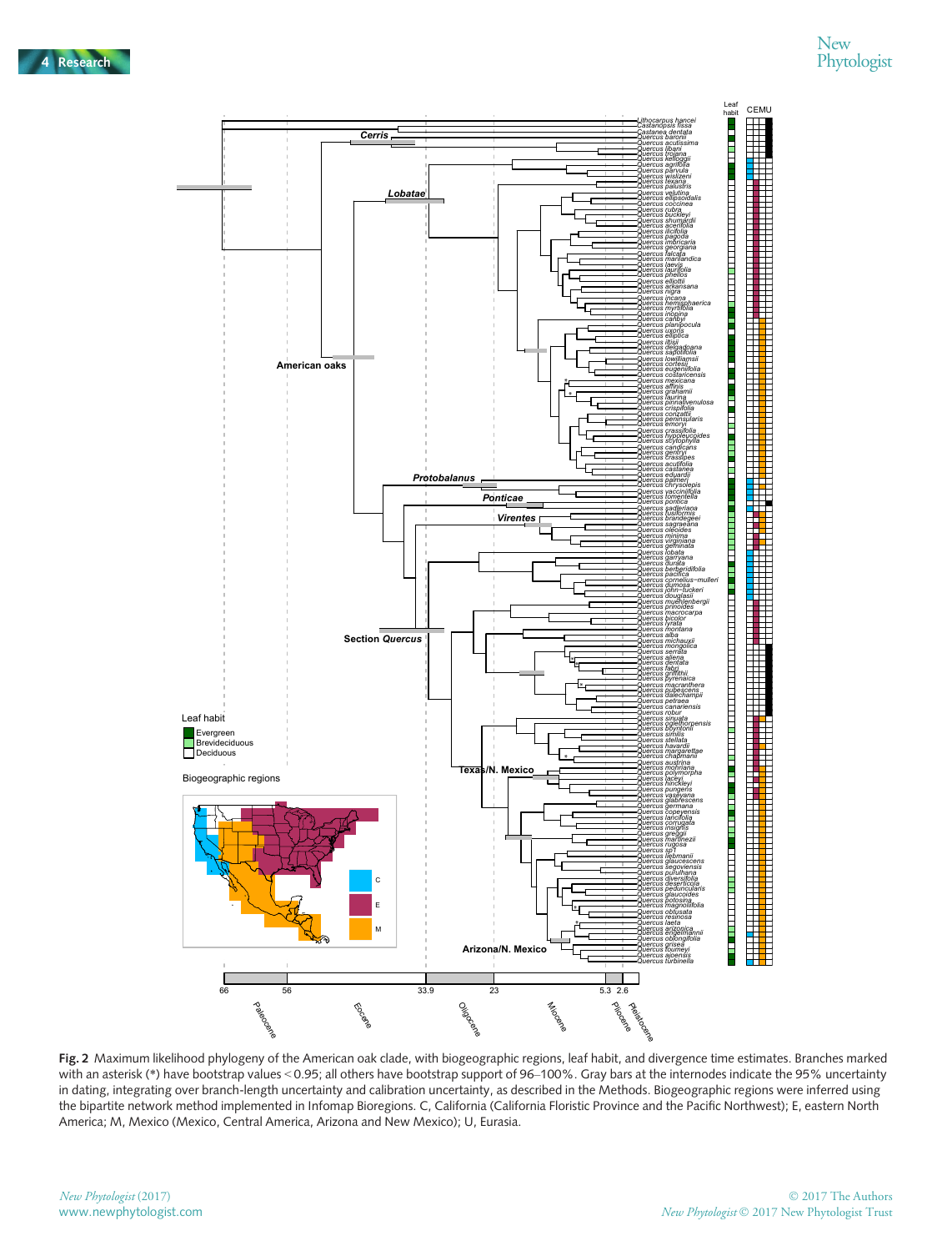Table 1 Divergence time estimates (in millions of yr (Ma)) with four fossil constraints, estimated clade diversity (number of species, n), and absolute diversification rates assuming extinction rates (e) of 0.9 and 0.0, calculated using Magallon & Sanderson's (2001) estimator

| Clade                                       | Crown (Ma)        | $\mathsf{n}$ | $\varepsilon = 0.9$ | $\epsilon$ = 0.0 |
|---------------------------------------------|-------------------|--------------|---------------------|------------------|
| Oaks (Quercus)                              | 50.2 (48.1, 60)   | 435          | 0.0745              | 0.1072           |
| American oak clade                          | 45.1 (41.9.48)    | 284          | 0.0738              | 0.1100           |
| Protobalanus                                | 24.7 (22.7, 27.6) | 4            | 0.0082              | 0.0281           |
| Ponticae                                    | 17.4 (15.3, 20.7) | 2            | 0.0000              | 0.0000           |
| Virentes                                    | 15.4 (14.2, 18.1) | 7            | 0.0268              | 0.0811           |
| Sect. Quercus sensu stricto                 | 33.1 (31.1, 42)   | 150          | 0.0820              | 0.1303           |
| Sect. Quercus,<br>Eurasian lineage          | 16.2 (15.1, 18.7) | 25           | 0.0723              | 0.1559           |
| Sect. Quercus,<br>Mexico lineage            | 18.4 (17.3, 21)   | 80           | 0.1159              | 0.2002           |
| Sect. Quercus,<br>$Mexico + Texas lineages$ | 20.5 (19.2, 23.5) | 86           | 0.1074              | 0.1836           |
| Sect. Quercus,<br>SW US lineage             | 12 (11.1, 13.6)   | 8            | 0.0397              | 0.1157           |
| Sect. Lobatae                               | 33 (31.1, 42.4)   | 120          | 0.0759              | 0.1240           |
| Sect. Lobatae,<br>Mexico lineage            | 15.7 (14.7, 17.7) | 74           | 0.1312              | 0.2294           |

we investigated. Thirty-three continuous or ordered categorical soil variables and all 19 BIOCLIM variables were included (Table S2). Ordination was conducted on a Euclidean distance matrix with variables scaled to unit variance. NMDS was conducted from  $K = 1$  to  $K = 10$ , and stress was plotted to select the best-fit number of dimensions for ordination. For visualization, tree topologies were projected into the two-dimensional  $(K=2)$ ordination space. Analyses were conducted using the VEGAN and PHYTOOLS packages (Oksanen et al., 2012; Revell, 2012) in R v. 3.3.1 (R Core Team).

To detect transitions in niche, we evaluated the relative support for alternative multi-regime Ornstein–Uhlenbeck (OU) models. Because analyses based on most variable ordination axes are biased toward detecting evolution earlier in a phylogeny (Uyeda et al., 2015), we analyzed both axes of the  $K=2$  MDS ordinations, with analysis on the  $K = 5$  ordination axes for comparison. Analysis was performed using the L1OU + IC method (Khabbazian et al., 2016), a model-selection and evaluation approach implemented using the least absolute shrinkage and selection operator ('LASSO') (Tibshirani, 1996, 2011) method and a modified information criterion that accounts for clade sizes entailed by shifts in adaptive regime. We followed the initial detection of shifts using L1OU with an adaptation of the phylogenetic lasso that collapses shifts to identify convergent selective regimes.

Of similar interest is the question of whether there are increases or decreases in the rate of trait evolution on the tree associated with changes in speciation rate. We used an rjMCMC method to estimate rates of evolution in annual  $I<sub>m</sub>$  for all branches of the tree (Eastman et al., 2011). This approach models changes in rate evolution by modifying the covariance matrix of a Brownian motion model of evolution (O'Meara et al., 2006), using rjMCMC (Green, 1995) to estimate the posterior distribution of the number of evolutionary rates on a tree (i.e., the number of parameters in the rate model), the position of rate shifts, and rates of evolution in different subtrees. The average post-burn-in rate of trait evolution for each branch integrates over the model space investigated.

## Evolution of leaf habit

Species were coded as deciduous (leaves drop synchronously at the onset of drought or freezing temperatures, and leaves are absent for a significant portion of each year), brevideciduous (leaves generally present year-round or with a brief period of leaflessness), or evergreen (leaf life span > 1 yr, leaves present yearround) (Table S3). This coding closely follows Schmerler et al. (2012). Data were taken from floristic literature (Nixon, 1997; de Beaulieu & Lamant, 2010) and cross-validated where possible among sources.

Stochastic mapping (Huelsenbeck et al., 2003) was utilized to estimate the number of transitions in leaf habit for the phylogeny as a whole as well as for the predominantly Mexican clades vs the remainder of the tree. One thousand MCMC generations were performed under three assumptions about the root state for the American oaks: an evergreen root, a deciduous root, and the root state set at the stationary distribution estimated numerically, as implemented in phytools (Revell, 2012). Leaf habit was coded as a binary trait for this analysis. Phylogenetic regression was used to assess the partial effects of moisture stress  $(I_m)$ , growing season temperature (BIO10), minimum temperature in the coldest month (BIO6), temperature seasonality (BIO4) and moisture seasonality (BIO15) on variance in leaf habit. Leaf habit was coded as a binary character in three ways: treating deciduous and brevideciduous together as a state alternative to evergreen; treating evergreen and brevideciduous together as a state alternative to deciduous; and ignoring brevideciduous taxa. Analyses were performed using phylogenetic logistic regression (Ives & Garland, 2010) and generalized estimating equations (Paradis & Claude, 2002). Cumulative Akaike information criterion (AIC) weights and partial correlation coefficients were to assess the relative importance of each environmental variable in explaining the observed leaf character states.

## **Results**

## RAD-seq data matrix

Restriction site-associated DNA sequencing runs produced  $8.97 \times 10^5$  to 3.84  $\times 10^6$  sequences per individual, with a mean of  $1.56 \times 10^6 \pm 6.24 \times 10^5$  (SD). Sequencing quality averaged  $36.48 \pm 0.733$  (SD). After removal of seven individuals based on initial analyses, the number of loci returned for single individuals ranged from 500 (1.17% of the total) to  $1.27 \times 10^4$  (29.6%), with a mean  $(\pm SD)$  of  $7.38 \times 10^3$   $(17.2\%) \pm 2.08 \times 10^3$ . Including outgroups, the RAD-seq dataset comprises 300 individuals and  $4.29 \times 10^4$  loci, spanning 80–127 bp, with an average length of  $90.1$  bp  $\pm 4.21$ , and total matrix width of  $3.87 \times 10^6$  nucleotides.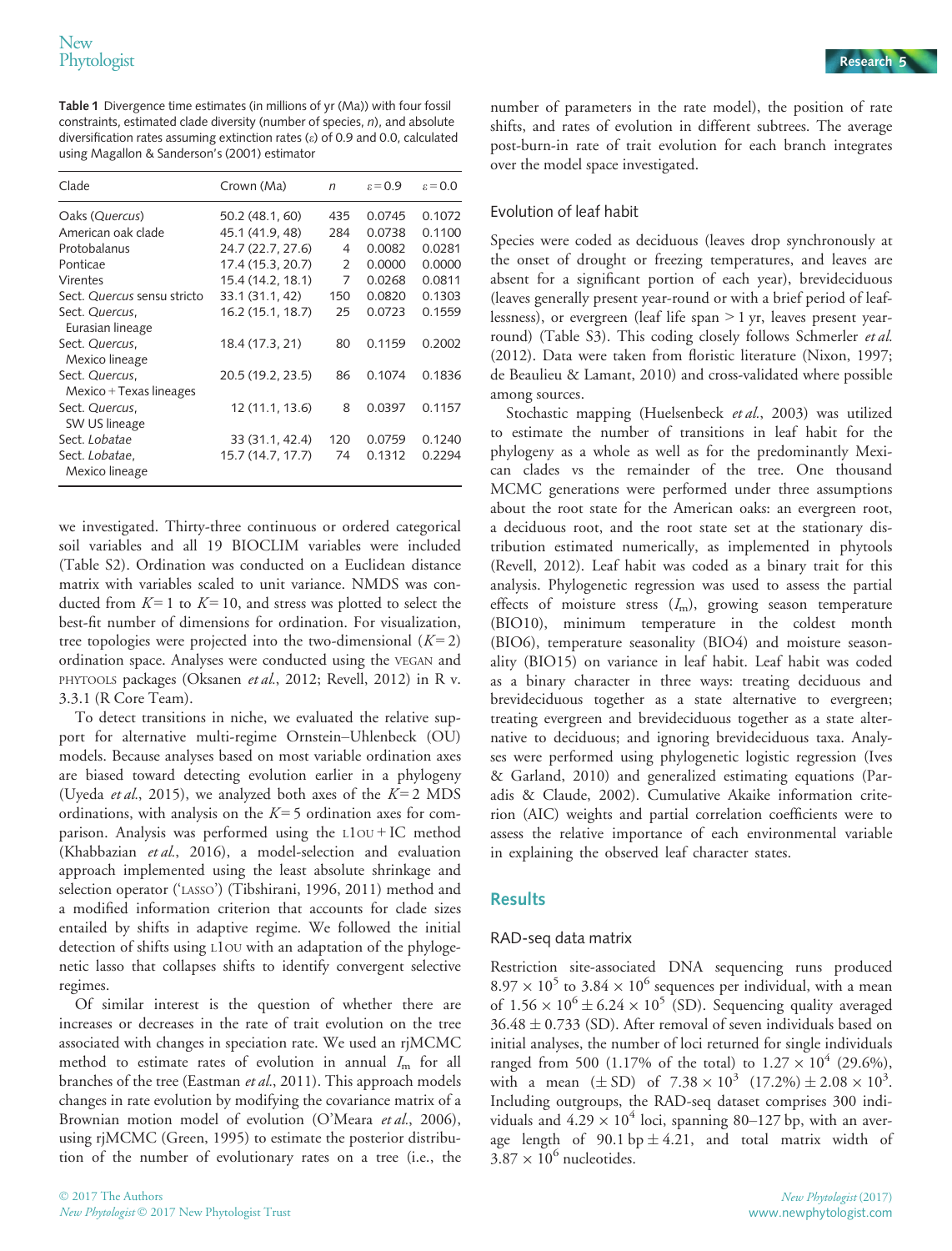#### Phylogeny

We recovered six major *Quercus* clades (Figs 2, S1) that correspond closely with traditional taxonomy. One is an outgroup, section Cerris of Europe and Asia, which consistently falls outside the American oak clade (Manos et al., 1999; Pearse & Hipp, 2009). The remaining five major clades are Quercus section Lobatae G.Don, the red oaks; Quercus section Protobalanus (Trelease) A.Camus, the intermediate or golden-cup oaks; the sister species pair Quercus sadleriana R.Br. of California and Oregon, USA, and Q. pontica K.Koch of the western Caucasus Mountains and northern Turkey and Armenia (the Ponticae clade sensu McVay et al., 2017b); Quercus series Virentes Trel. [= Q. section Virentes Loudon]; and Quercus section Quercus, the white oaks, excluding Virentes and the Ponticae clade.

Within both the red oaks (sect. *Lobatae*) and the white oaks (sect. Quercus), the species of the California Floristic Province are sister to a predominantly eastern North American lineage. Within both sections, a Mexican/southwestern US clade is sister to an eastern North American clade and derived from within rather than sister to the section as a whole. Of the 110 species for which two or more samples were available, 84 were monophyletic (Fig. S2). Only four Mexican species had taxonomic disparity index (Pham *et al.*, 2016) values  $> 9$ , suggesting taxonomic issues. Whether the c. 24% of species in our sample that are not strictly monophyletic reflect unclear taxonomy (e.g. the examples noted earlier from Mexico) or introgression is not a focus of this paper but has been studied in detail in previous papers (Cavender-Bares et al., 2015; Eaton et al., 2015; Pham et al., 2017; McVay et al., 2017a,b).

#### Timing of diversification and biogeography

Infomap Bioregions identified 11 regions (Fig. S1) that we have aggregated into three: the California Floristic Province and the Pacific Northwest; eastern North America; and Mexico, Central America, and the southwestern USA. These regions correspond closely with clades in both the white oaks and the red oaks, with one notable exception: the Virentes clade ranges from southeastern North America to Mexico (Muller, 1961; Cavender-Bares et al., 2015). Two white oak species exhibit cross-region distributions: Q. havardii of the southeastern US clade that contains Q. stellata is endemic to the southwestern high plains and tablelands of Texas and New Mexico; and Q. engelmanii of the southern Rocky Mountain lineage sits at the north edge of Baja California. Aside from these species, geographic regions reliably place each species within one geographically defined clade in the red oaks or the white oaks, with minimal overlap among regions.

With the crowns of both the white oak and the red oak clades constrained to a mean age of c. 33 Ma, the crown age of the Virentes is inferred to be 15.4 (14.2–18.1) Ma (Table 1), which is somewhat older than the 11 (8.4–14.1) Ma estimate of Cavender-Bares et al. (2015). The two-calibration tree estimates a Virentes crown age of 11.7 (10.8–13.3) Ma, close to the Cavender-Bares et al. (2015) estimate, but it estimates a white oak (section Quercus) crown age of 22.2 (20.9–24.7) Ma, far younger

than the Catahoula Formation fossils (Table S4). We consequently consider the four-calibration estimates to be more reliable and present these throughout the paper (Table 1; Fig. 2). The former paper utilized a sparse taxon sampling outside of Virentes and a Bayesian relaxed clock method. Our estimates may therefore not be entirely comparable and should be taken as rough estimates of divergence times.

#### Estimates of diversification rates

The Mexican white oak and red oak clades exhibit 54% and 85% increases in diversification rate, respectively, over their source clade at  $\varepsilon = 0.0$ , as estimated using Magallon & Sanderson's (2001) method (Table 1). This increase is also supported by analysis under the geographic state speciation and extinction model (GeoSSE) model, which strongly rejects a model in which speciation rate is the same in the Mexican lineages as in the remainder of the Americas (AIC = 1138.16; speciation rate in both areas = 0.1026) relative to models in which speciation rate differs between the areas (excluding speciation in lineages split across the regions,  $AIC = 1121.65$ ; or a model allowing speciation in the shared region,  $AIC = 1123.65$ ). In the latter models, speciation rate in Mexico and Central America is approximately twice the speciation rate in the remainder of the Americas (0.140 vs 0.075; Fig. 3), and extinction and dispersal rates do not differ significantly between areas. Analysis using rjMCMC similarly supports increases in the rate of diversification at the base of the Mexican oak clades, as well as increases at the base of the eastern North American white oaks and the crown node of the red oaks excluding Q. palustris and Q. texana (Fig. S3).

#### Niche evolution

Nonmetric multidimensional scaling results from  $K=1$  to  $K=5$ exhibit steady decreases in stress from 0.183 at  $K = 2$  to 0.043 at  $K=5$ , with little decrease in stress beyond  $K=5$  (Fig. S4). All traits except for soil drainage, topsoil sand and clay, and mean temperature of the wettest quarter (BIO8) show strongly significant correlation with ordination axes (at  $P < 0.01$ ). NMDS axis 1 exhibits a strong latitudinal gradient and a gradient in mean temperature of the coldest quarter (BIO11; Fig. 4); NMDS axis 2 exhibits a longitudinal gradient (Fig. S5). Mean temperature of the warmest quarter does not exhibit gradual variation on the ordination surface. Plotting taxa from the  $K = 2$  ordination separates taxa by geography and by geographic clades within sections but does not separate the sections from one another (the red vs the white oaks; Fig. 4). The white and red oaks show nearly identical radiations in geographic and ecological space. Climate alone shows a similar separation between oaks of geographic regions, but soils data alone more weakly distinguish the Mexican/Central American clade from the remaining taxa (Fig. S6).

Multivariate OU analyses in  $L1$ OU based on the  $K=2$  ordination identify a total of 18 ecological transitions collapsed into eight selective regimes, of which four regimes entail clades of more than two individuals: one regime comprising two convergent shifts in climatic and soils niche at the base of the Mexican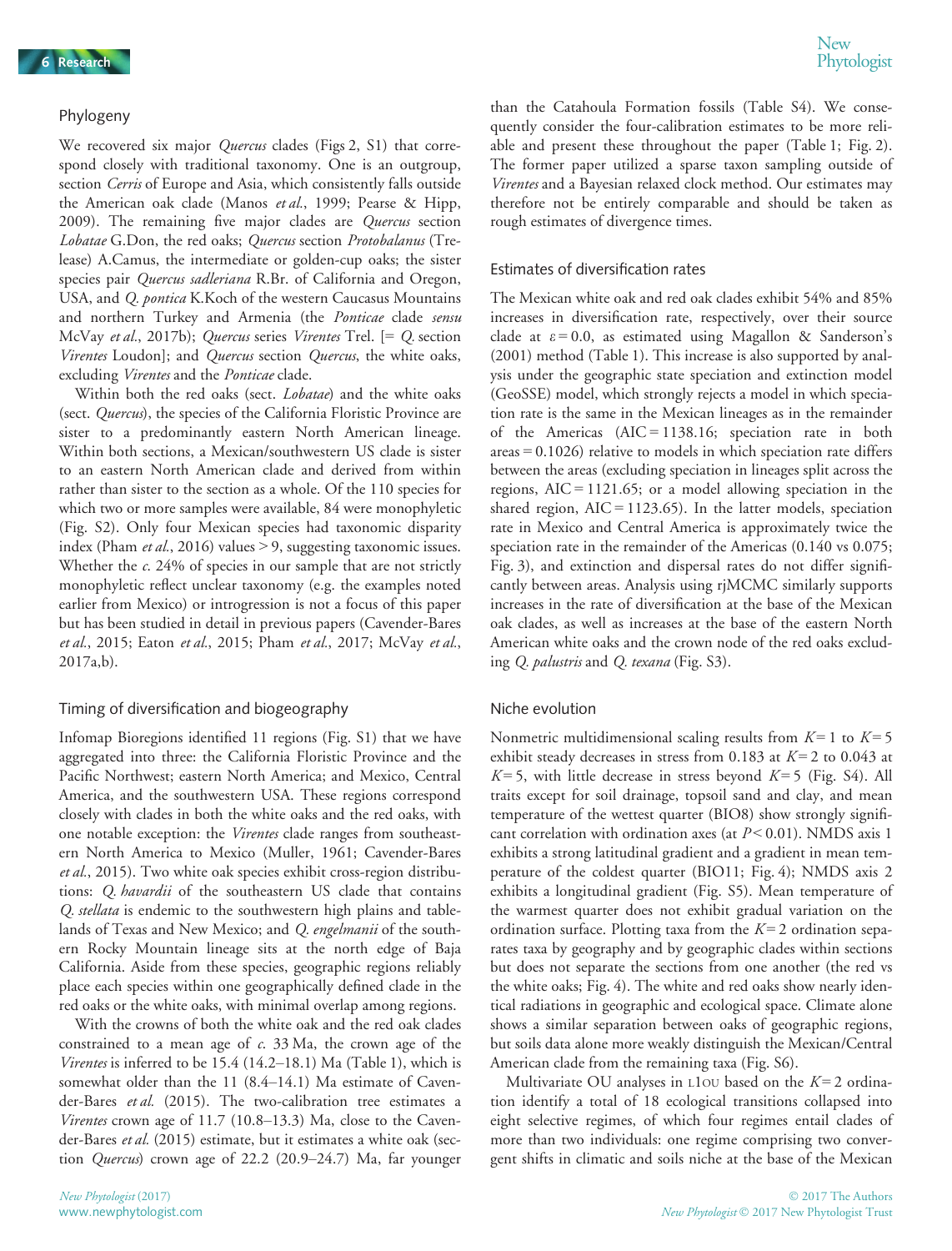New<br>Phytologist Phytologist Research 7



Fig. 3 Speciation, extinction, and dispersal rates for lineages of Mexico/ Central America and American lineages outside of Mexico and North America, estimated under the geographic state speciation and extinction model (GeoSSE) model, assuming no speciation in species that are present in both Mexico and outside of Mexico (sAB = 0); this model (Akaike information criterion (AIC) = 1121.65) is weakly favored over the full (unconstrained) model (AIC = 1123.65), because parameter estimates under the full model are almost identical, in which sAB is estimated to be zero. Both models are strongly favored over a model in which the speciation rate in Mexico is constrained to be the same as the speciation rate outside of Mexico (AIC = 1138.16). Horizontal bars below the figure represent 95% confidence intervals estimated using Markov chain Monte Carlo. Rates are in events per million yr.

clade in the red oaks and the combined Mexican/Texas clade in the white oaks; one bringing together five of the seven southern live oaks (Virentes); and one at the base of the portion of the Mexican white oak clade that is centered on Arizona, southern California, and northern Mexico (Fig. 5). All other transitions entail single species or pairs of tips. Considering that this method as currently implemented does not account for intraspecific measurement error, which may masquerade as meaningful variance outside of the phylogenetically heritable component (Ives et al., 2007), we consider singletons and shifts involving only two taxa to be potentially spurious and do not consider them further in this study.

The rate of adaptation  $(\alpha)$  of MDS1 is 0.092, which corresponds to an adaptive half-time (the amount of time expected for a trait to evolve halfway from its ancestral value to its optimum, calculated as  $ln(2)/\alpha$ ) (Hansen, 1997) of 7.53 million yr, roughly half the age of the Mexican oak radiation as estimated on our tree. The rate of adaptation of MDS2 is 0.0042, corresponding to an adaptive half-time of 164 million yr, approximately the age of the angiosperms. While the parameters of OU models, especially  $\alpha$ , are difficult to estimate precisely, alternative models are typically nonetheless readily distinguishable with phylogenies > 50 tips and regimes that differ substantially from one another



Fig. 4 Ordination of taxa in ecological space, combined soils and climatic data, with phylogeny overlaid. Ordination was conducted with all taxa, but plotted separately by white oaks (section Quercus) and red oaks (section Lobatae). Each point on the ordination is a tip of the phylogeny, and lines between the points are branches of the phylogeny. Positions of the internodes are estimated under a multivariate Brownian motion model. Contour lines show mean temperature of the coldest quarter in degrees centigrade, ranging from  $-6$  to  $>$  18. C, California (California Floristic Province and the Pacific Northwest); E, eastern North America; M, Mexico (Mexico, Central America, Arizona and New Mexico). Eurasian taxa were excluded from this analysis. MDS, multidimensional scaling.

in optima (Cressler et al., 2015). Results based on the  $K=5$  ordination (Fig. S7) identify similar shifts to the  $K=2$  analysis: 30 shifts are inferred for this result, collapsing in the convergence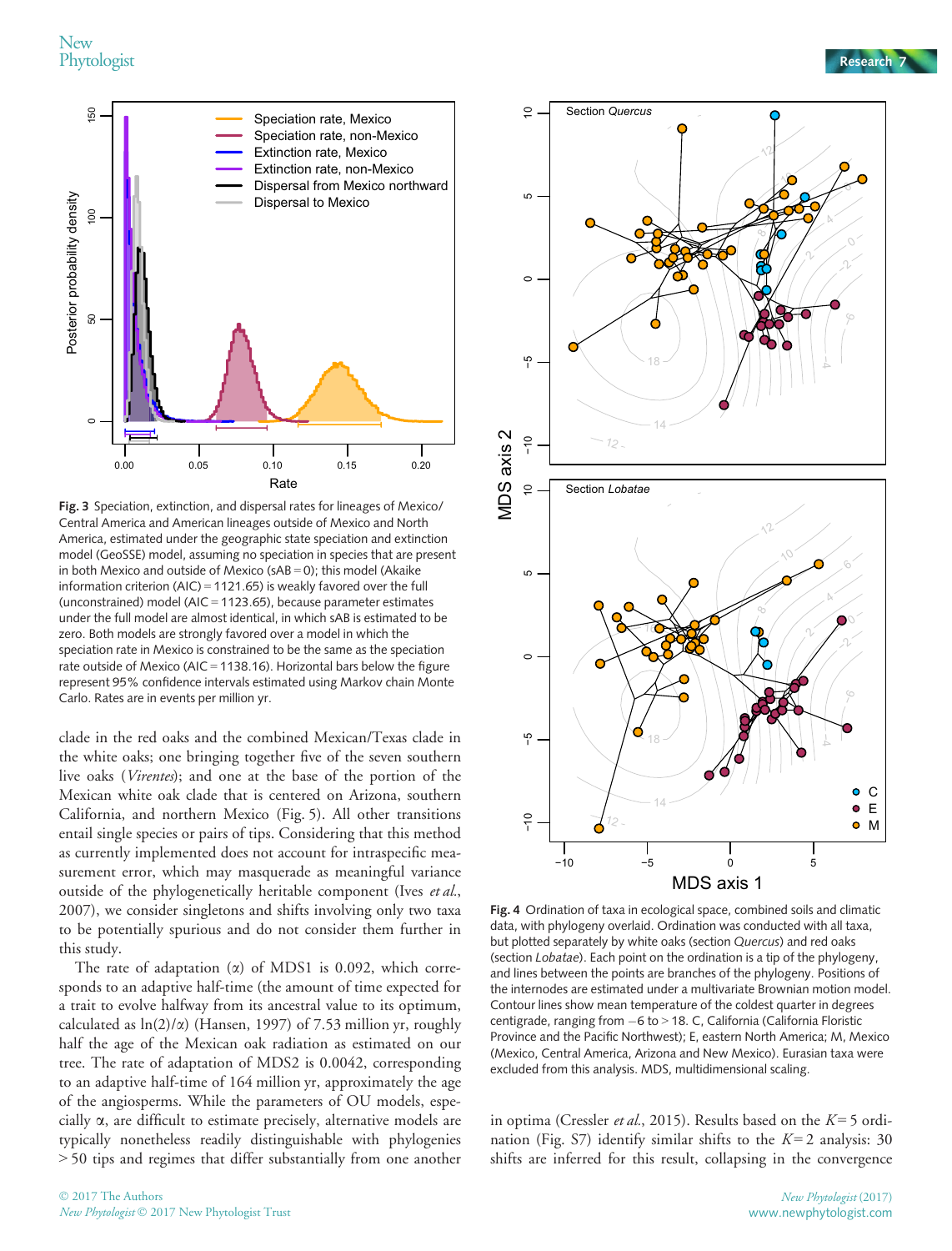analysis into 14 selective regimes, including a division of the Virentes, one of the four major selective regimes discussed earlier, into a tropical group (two species) and a more temperate group (three species), as well as identification of additional shifts in the Mexican red oaks and, somewhat implausibly, convergence between the northern *Q. ellipsoidalis* and *Q. ilicifolia* and the Mexican red oaks. This high degree of differentiation does not make much ecological or biogeographic sense and suggests that the  $K = 5$  analysis may be overfitting the data.

Rate of evolution along the moisture gradient  $(I_m; Fig. S8)$  as estimated by generalized least-squares  $\sigma^2$  (the Brownian motion rate estimator) averages 21.73 (95% quantile = 7.92, 34.82) over the entire tree. In the Mexican and Texas white oak clades,  $\sigma^2$  = 20.6 (5.1, 36.78), while in the Mexican red oaks,  $\sigma^2$  = 31.97 (8.69, 62.27). For all branches outside of these two clades,  $\sigma^2$  = 18.71 (6.83, 32.51), entailing 10.1% and 70.9% increases in the rate of evolution along the moisture gradient in the white oaks and red oaks, respectively.

## Evolution of leaf habit

Under all three root-state assumptions, the ancestors of the white and red Mexican oak clades are reconstructed to be deciduous with relatively high certainty (marginal likelihood of deciduousness = 1.000 for the Mexican white oaks and 0.964 for the Mexican red oaks assuming an evergreen root for the American oak clade, and 1.000 and 0.977, respectively, assuming a deciduous root; Fig. S9). The ancestral state of the white oaks and the red oaks as a whole is uncertain, ranging from a marginal likelihood of deciduousness equal to 1.000 and 0.948, respectively, under a deciduous root assumption, to 0.967 and 0.412, respectively, under an evergreen root assumption. Irrespective of the root state for the American oaks, the Mexican oak clades transition between deciduous and evergreen habit twice as frequently as the remainder of the oaks, increasing from  $0.013$  (95% quantile = 0.010, 0.018) changes per million yr under an evergreen root assumption or 0.012 (0.008, 0.017) changes under a deciduous root assumption to 0.024 (0.020, 0.032; no difference between reconstructions, assuming different root states) changes per million yr in the Mexico clades. Assuming an evergreen root, the American oaks exhibit 41.50 (17, 26) transitions from deciduousness to the evergreen habit. Assuming a deciduous root, they exhibit 23.17 (20, 28) transitions to the evergreen habit.

Phylogenetic logistic regression models (Ives & Garland, 2010) and generalized estimating equations (Paradis & Claude, 2002) consistently point to two models as the best fit: one in which  $I_m$  + BIO10 (mean temperature in the warmest quarter) are included along with their interaction term (average AIC weight = 0.370), and one in which all predictors are included (average AIC weight = 0.438; Table S5). The Ives and Garland approach seems to favor the more complex model in our study (mean AIC weight = 0.833), while the Paradis and Claude approach less strongly favors the  $I_m$  + BIO10 +  $I_m$  × BIO10 model (mean AIC weight  $= 0.393$ , compared with mean AIC weight of 0.234 for the full model). As it is not clear to us that one of these is an inherently preferable regression approach, we

rescaled predictors on the full model to evaluate the relative effect size of each predictor  $(I_m + BIO4 + BIO10 + BIO11 + BIO15)$ on leaf phenology. In this model, temperature seasonality (BIO4), mean temperature in the coldest quarter (BIO11), and mean temperature in the warmest quarter (BIO10) all have approximately the same effect size and are all strongly significant, irrespective of which regression method or leaf coding is used (Table S6). The transition from deciduous to evergreen leaves is associated with decrease in temperature seasonality, increase in the mean temperature in the coolest months (i.e., a decrease in intensity of cold), and decrease in the mean temperature in the warmest months (Fig. S10), but not by precipitation seasonality or drought intensity  $(I<sub>m</sub>)$ .

## **Discussion**

Our study provides unprecedented resolution for the phylogeny of the American oaks and the white oaks of Eurasia. Our work demonstrates that white oaks and red oaks both arose and diversified simultaneously in temperate North America, diverging initially between the California Floristic Province and eastern North America, then radiated in Mexico from eastern North American ancestors (Fig. 2). Within Mexico and Central America, rates of ecological and lineage diversification increased in both the red and white oaks (Fig. 3). Mexico is thus not where the American oaks arose; rather, the oaks of Mexico and Central America arose in parallel radiations from eastern North American ancestors between 10 and 20 Ma. Our study reveals, moreover, that speciation rate increased as oaks moved into Mexico, in association with increased rates of evolution along moisture availability gradients and increased rates of leaf habit evolution. Thus, we demonstrate the importance of both sympatric parallel diversification of major clades and ecological diversification within clades as drivers of oak species diversity.

## American oaks arose in the northern temperate zone and diversified southward in parallel

Middle Eocene pollen records from Axel Heiberg Island (79°55'N, 88°58'W) indicate that oaks had arrived at high latitudes in North America by c. 45 Ma (McIntyre, 1991). Assuming this to be the minimal age of the American oak clade, the sections recognized in the current study (sections Lobatae, Protobalanus, Ponticae, Virentes, and Quercus) had arisen by c. 33 Ma (Fig. 2). This initial divergence of the crown groups of the American oaks may have been more rapid even than our analysis suggests, depending on interpretation of Quercus pollen records from middle Eocene Greenland (Grímsson et al., 2015). In either case, however, as temperatures at high latitudes decreased by  $c$ . 3-5°C during the Eocene–Oligocene climate transition 34 Ma (Liu et al., 2009), oaks were pushed southward toward their modernday distributions (Fig. 1) and underwent a parallel vicariance in the red oaks and the white oaks, each section diverging into a western (California Floristic Province) clade sister to an eastern North American clade. The red oaks and white oaks then radiated simultaneously in the California Floristic Province and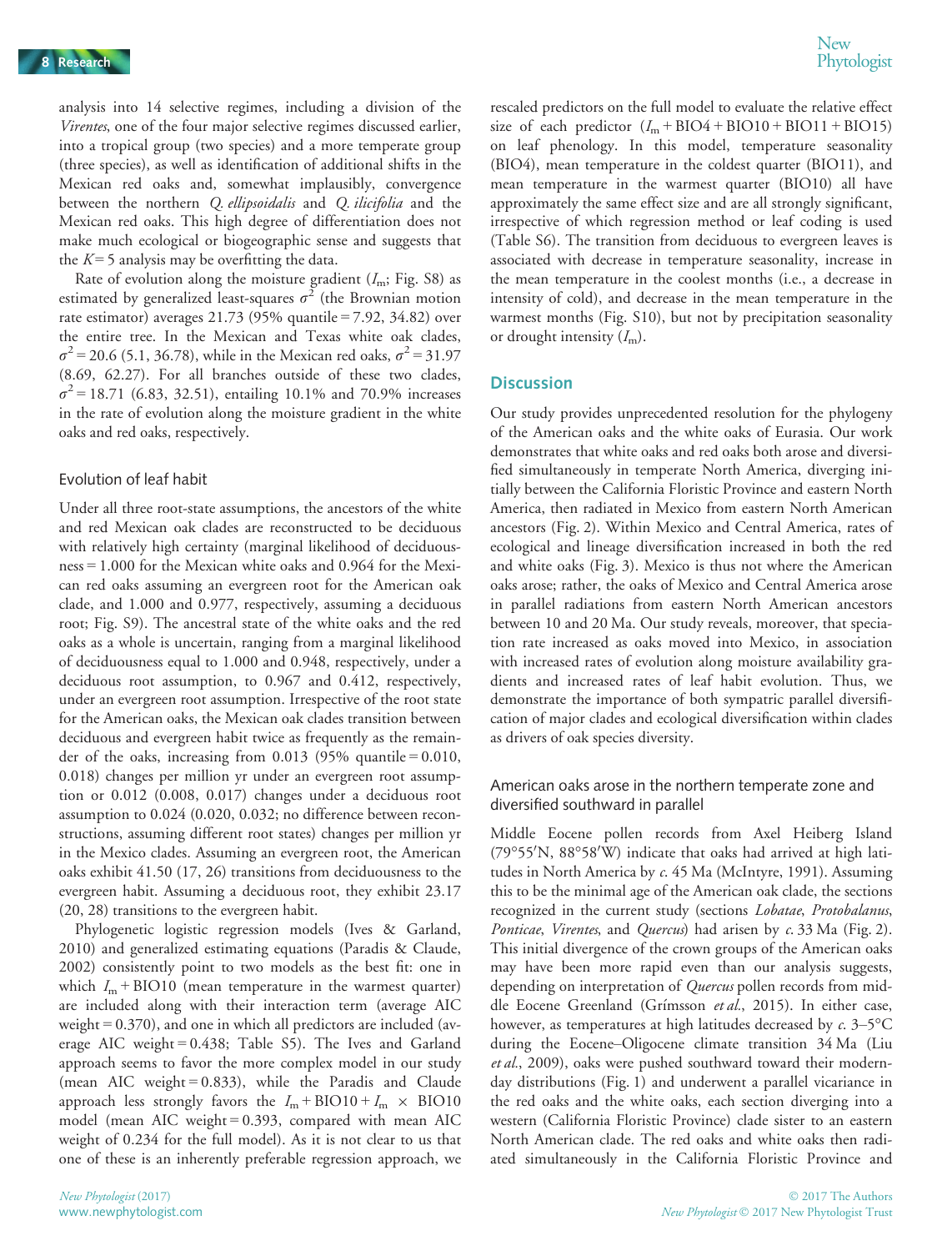eastern North America before diverging from an eastern North American ancestor and diversifying in northern Mexico. While our Mexican and Central American sampling is sparse (c. 44% of recognized species; see Methods for sampling), our data suggest that returns north have been limited to two species in the red oaks (Q. emoryi and Q. hypoleucoides, which range into Arizona, New Mexico and Texas) and one clade of eight species in the white oaks (Fig. 2, 'Arizona/N. Mexico' clade).

This study thus demonstrates that the American oaks have a northern temperate origin and only later colonized Mexico and Central America. While oaks are not altogether unique in their origin in the temperate zone and subsequent diversification in Mexico (Graham, 1999; Moore & Donoghue, 2007; Sloan et al., 2014; Manos & Meireles, 2015), they are perhaps the most spectacular example of this process. Since their arrival in Mexico an estimated 14.5–20.8 Ma, oaks have diversified into c. 154 species and radiated into habitats that range from dry chaparral to mesic forests and climates that range from temperate to subtropical, with the strongest diversification in montane regions (Valencia, 2004). The closest any other woody clade we are aware of approaches this disparity between the relatively low diversity of the northern temperate ancestral lineages and higher diversity of the derived Mexican clades (Manos & Meireles, 2015) is Pinus, a genus that similarly arose in the north and radiated into primarily temperate regions of Mexico by the early Miocene, at c. 33 native species in the US (excluding five species whose range is largely in Mexico) and c. 50 in Mexico (Kral, 1993; Perry et al., 1998; Gernandt & Pérez-de la Rosa, 2014). The oaks, however, have achieved approximately threefold higher regional diversity since their similarly timed Miocene arrival in Mexico.

The timing of our estimate of vicariance between the eastern North American and Mexican clades is earlier than the desert incursion of c. 10 Ma in Texas and northeastern Mexico, which is associated with eastern Mexico–eastern North American vicariance in many angiosperm clades (Manos & Meireles, 2015). Our crown age estimates for the Mexican clades may therefore be somewhat too old. In either case, however, our reconstruction implies a rapid increase in diversification rate at the base of the Mexican clades. The rates of speciation we observe in the Mexican oaks (Table 1) are comparable to two of the most rapidly diversifying major angiosperm clades (Lamiales and core Asterids, 0.211 and 0.235 species  $Myr^{-1}$ , assuming no extinction) as well as the core group of the diverse herbaceous angiosperm genus Carex (0.224 species Myr<sup>-1</sup>) (Magallon & Sanderson, 2001; Escudero et al., 2012). While clade age poorly predicts species richness across wide phylogenetic scales (Rabosky et al., 2012), all things being equal, we expect older clades to be at least as diverse as closely related younger clades (Wiens & Donoghue, 2004; Escudero & Hipp, 2013). Mexico and Central America are thus not a 'museum' of oak diversity, with diversity shaped by clade age (cf. Fine & Ree, 2006; Antonelli et al., 2015 and citations therein; Schluter, 2015), but a hotbed of comparatively young and rapid oak diversification. High diversity in the Mexican oak clades is driven by increased speciation rate in a topographically heterogeneous environment

(Schemske, 2009; Eiserhardt et al., 2017) marked by elevational stratification of oaks that is unparalleled in the clades to the north (Fig. 1 in Spellenberg et al., 1998).

Our work also demonstrates that oaks have undergone a remarkable parallel sympatric diversification within geographic regions. Simultaneous diversification of the red oaks and white oaks in California, eastern North American, and Mexico resulted in co-occurrence of red and white oaks across much of the continent (with exceptions among the red oaks and white oaks, as described earlier). Considering only the red oaks or the white oaks, however, we generally find representatives of just one subclade in any given region (Figs 2, 5). This finding of parallel sympatric diversification of closely related clades is rare (cf Kozak et al., 2009). The pattern we observe entails phylogenetic niche conservatism within the red oaks and within the white oaks (Donoghue, 2008), but it is important to note that taking into account habitat and clade co-occurrence across communities (e.g. Cavender-Bares et al., 2004) has the potential to shift the emphasis of this story from convergence to divergence (Cavender-Bares et al., 2006; J. Cavender-Bares, unpublished; Swenson et al., 2006, 2007).

## Ecological diversification set the stage for diversity of the American oaks

As discussed earlier, the rate of species diversification increased on the move into Mexico in both the red and the white oak clades (Table 1; Fig. 3). At the same time, the Mexican/ Mesoamerican oak clades exhibit approximately a doubling in the rate of transitions among leaf habit states relative to the remainder of the oaks (Fig. S9) and a 10–71% increase in the rate of evolution along the moisture gradient in the white and red oaks, respectively (Fig. S8). Moreover, acorn maturation time appears to evolve more quickly in Mexico and Mesoamerica, where the annual habit is estimated to have been reacquired numerous times in red oaks (Nixon, 2006). This correlation between rates of speciation and ecological diversification suggests that while the high diversity of oaks throughout the Americas is shaped in large part by sympatric convergence in climatic and soils niche between the white and red oaks, the diversity of oaks in Mexico receives a boost from divergence as a result of increased ecological opportunity and/or increased allopatry in the ecologically heterogeneous montane areas of Mexico (Moore & Donoghue, 2007; Kozak & Wiens, 2010; Torres-Miranda et al., 2011, 2013). Our analyses support nonphylogenetic analyses of Mexican oaks that indicate niche diversification may help explain Mexican oak diversity (Rodríguez-Correa et al., 2015). The high phylogenetic niche conservatism suggested by our analysis of transitions among climatic and soils niches contrasts with the relatively high rate of evolution we find along the moisture gradient in Mexican oaks, but without a shift into the tropics in essentially any of the American oak clade outside of the Virentes (Cavender-Bares et al., 2015). We infer that niche conservatism along axes that might have allowed transitions into the tropics drove increased allopatry and thus increased opportunity for speciation as oaks climbed the mountains into Mexico, as has been argued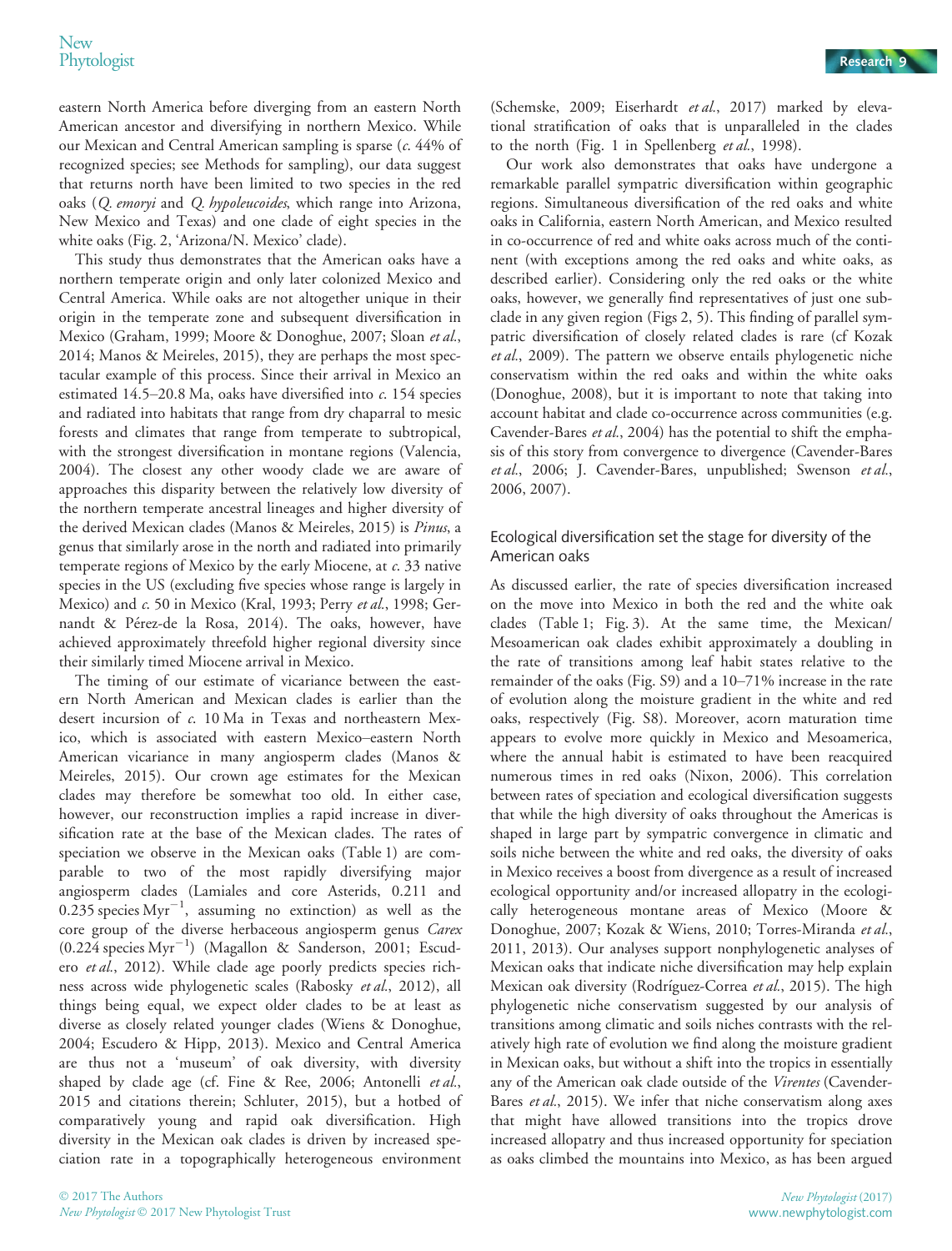

Fig. 5 Adaptive transitions in ecological space as estimated from the two axes of the  $K = 2$  nonmetric multidimensional scaling (NMDS) ordination. Changes in color on the tree signify transitions in ecological space that exceed expectations under a Brownian motion model of character evolution. Analysis using the phylogenetic lasso (implemented in the L1OU R package) detected 17 transitions in ecological space, and subsequent analysis of these transitions in an adaptive framework identified nine selective regimes, including convergent shifts in the two Mexican clades (white oaks and red oaks). Each of the nine selective regimes is represented by an arbitrary color, except for the two selective regimes restricted primarily to eastern North America and Mexico, for which colors match the map and biogeographic coding in Fig. 2.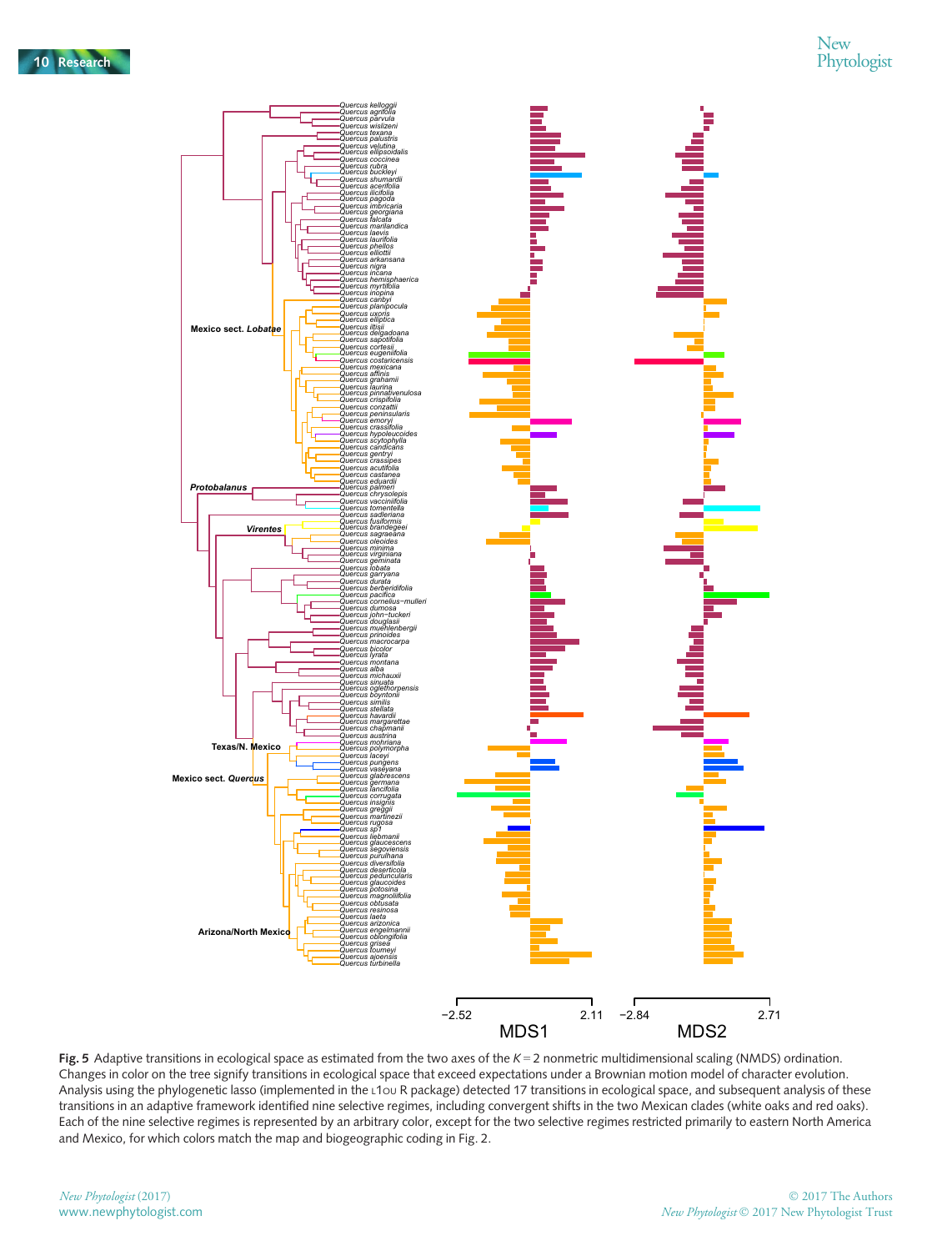for the Cape Biodiversity Hotspot (Schnitzler et al., 2011) and the Dipsacales (Moore & Donoghue, 2007). At the same time, high lability along moisture gradients allowed Mexican oaks to diversify among newly available temperate habitats created by a diverse set of mountain-building events (e.g. the uplift of the Sierra Madre Oriental, Sierra Madre Occidental, and the Trans-Mexican Volcanic Belt) and climate change leading to progressively cooler and moister climates within Mexico. This combination of ecological conservatism and lability may explain the exceptional diversification of Mexican oaks, perhaps along with decreased age at maturity in low-latitude alpine habitats (Verdu, 2002), which we have not tested in this study.

We further demonstrate that transitions from deciduousness and brevideciduousness to evergreenness, like transitions among biogeographic and climatic/soil regions, have occurred numerous times in parallel. Irrespective of what we assume about the root state of the American oak clade, our data consistently support a deciduous root for the Mexican clades and exhibit > 20 transitions to the evergreen habit within the Mexican clades. Leaf habit has most likely evolved in response to warmer temperatures in winter and reduced temperature seasonality; evergreen oak species tend to be associated with climates in which the coldest temperatures are less severe and temperature exhibits less seasonal variation (Fig. S10), suggesting that deciduousness evolved as a strategy to avoid drought and freezing. Moisture regime has been shown in previous studies to exert selection on leaf abscission and drought tolerance (Ramírez-Valiente & Cavender-Bares, 2017) as well as leaf growth rate and nitrogen content (Ramirez-Valiente et al., 2017) in a Neotropical Virentes oak, and severity of cold season has similarly been shown to shape convergent transitions in leaf morphology in Viburnum (Schmerler et al., 2012).

Our study demonstrates that the convergent transitions we see in oak leaf habit are associated with convergence in biogeography, climate, and soils. It also demonstrates that increases in the rate of transitions among these leaf life-history strategies are associated with an increase in lineage diversification rate in both the red oaks and the white oaks, supporting the hypothesis that increased lineage diversification in the Mexican oaks may have been driven by a higher rate of niche diversification among Mexican oaks than among their ancestors.

## Acknowledgements

Assistance in the laboratory and field was provided by staff at Floragenex; Breane Budaitis; students, postdocs and interns in the Hipp, González-Rodríguez, Manos and Cavender-Bares laboratories; Bethany Brown; Guy Sternberg and staff of Starhill Forest Arboretum; Ian Pearse, Jill Baty, Emily Griswold and staff of UC-Davis Shields Oak Grove; Beth Fallon; Jeanne Romero-Severson; and staff at the Southwestern Research Station. Discussions and feedback on initial drafts of the manuscript were provided by Deren Eaton, Emily Sessa, M. Socorro Gonzalez Elizondo, Hernando Rodríguez-Correa, the Systematics Lab of The Morton Arboretum, and three anonymous reviewers. Funding for this project was provided by NSF Awards 1146488, 1146102

and 1146380, a Fulbright-Comexus grant to J.C-B. and The Morton Arboretum Center for Tree Science.

## Author contributions

A.L.H., P.S.M., J.C-B and A.G-R. conceived and obtained funding for the study. A.L.H., P.S.M., J.C-B, A.G-R., M.H. and J.D.M. collected samples in the field and generated sequence data. M.K. and J.C-B. generated the ecological data. A.L.H. and J.D.M. analyzed the phylogenetic data, and A.L.H. analyzed the comparative data. S.V.A. verified the species identity of most collections in Mexico and contributed to interpretation. All authors contributed to reviewing results and writing the manuscript.

## References

- Antonelli A, Zizka A, Silvestro D, Scharn R, Cascales-Minana B, Bacon CD. ~ 2015. An engine for global plant diversity: highest evolutionary turnover and emigration in the American tropics. Frontiers in Genetics 6: 130.
- Baird NA, Etter PD, Atwood TS, Currey MC, Shiver AL, Lewis ZA, Selker EU, Cresko WA, Johnson EA. 2008. Rapid SNP discovery and genetic mapping using sequenced RAD markers. PLoS ONE 3: e3376.
- Banda K, Delgado-Salinas A, Dexter KG, Linares-Palomino R, Oliveira-Filho A, Prado D, Pullan M, Quintana C, Riina R, Rodríguez GM et al. 2016. Plant diversity patterns in neotropical dry forests and their conservation implications. Science 353: 1383–1387.
- de Beaulieu A le H, Lamant T. 2010. Guide Illustré des Chênes. Geer, Belgium: Edilens.
- Bouchenak-Khelladi Y, Onstein RE, Xing Y, Schwery O, Linder HP. 2015. On the complexity of triggering evolutionary radiations. New Phytologist 207: 313–326.
- Cavender-Bares J. 2016. Diversity, distribution, and ecosystem services of the North American oaks. International Oaks 27: 37–48.
- Cavender-Bares J, Ackerly D, Baum D, Bazzaz F. 2004. Phylogenetic overdispersion in Floridian oak communities. American Naturalist 163: 823–843.
- Cavender-Bares J, Gonzalez-Rodriguez A, Eaton DAR, Hipp AL, Beulke A, Manos PS. 2015. Phylogeny and biogeography of the American live oaks (Quercus subsection Virentes): a genomic and population genetics approach. Molecular Ecology 24: 3668–3687.
- Cavender-Bares J, Keen A, Miles B. 2006. Phylogenetic structure of Floridian plant communities depends on taxonomic and spatial scale. Ecology 87: S109–S122.
- Cressler CE, Butler MA, King AA. 2015. Detecting adaptive evolution in phylogenetic comparative analysis using the Ornstein-Uhlenbeck model. Systematic Biology 64: 953–968.
- Daghlian CP, Crepet WL. 1983. Oak catkins, leaves and fruits from the Oligocene Catahoula formation and their evolutionary significance. American Journal of Botany 70: 639–649.
- Denk T, Grimm GW. 2009. Significance of pollen characteristics for infrageneric classification and phylogeny in Quercus (Fagaceae). International Journal of Plant Sciences 170: 926–940.
- Denk T, Grimm GW. 2010. The oaks of western Eurasia: traditional classifications and evidence from two nuclear markers. Taxon 59: 351–366.
- Denk T, Grímsson F, Zetter R. 2012. Fagaceae from the early Oligocene of Central Europe: persisting new world and emerging old world biogeographic links. Review of Palaeobotany and Palynology 169: 7–20.
- Donoghue MJ. 2008. A phylogenetic perspective on the distribution of plant diversity. Proceedings of the National Academy of Sciences, USA 105: 11549–11555.
- Eastman JM, Alfaro ME, Joyce P, Hipp AL, Harmon LJ. 2011. A novel comparative method for modeling shifts in the rate of character evolution on trees. Evolution 65: 3578–3589.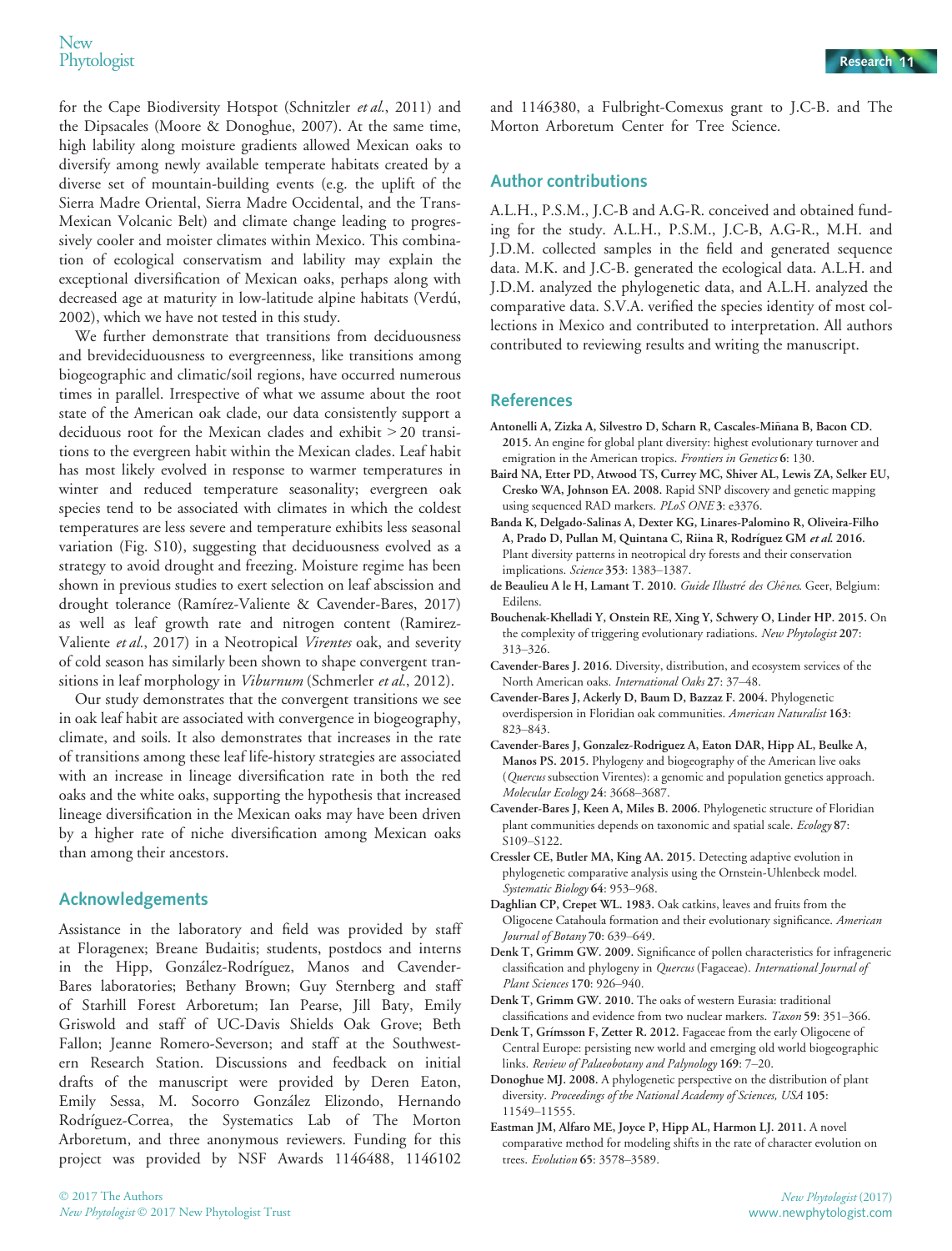Eaton DAR. 2014. PyRAD: assembly of de novo RADseq loci for phylogenetic analyses. Bioinformatics 30: 1844–1849.

- Eaton DAR, Hipp AL, González-Rodríguez A, Cavender-Bares J. 2015. Historical introgression among the American live oaks and the comparative nature of tests for introgression. Evolution 69: 2587–2601.
- Edler D, Guedes T, Zizka A, Rosvall M, Antonelli A. 2017. Infomap bioregions: interactive mapping of biogeographical regions from species distributions. Systematic Biology 66: 197–204.
- Edwards EJ. 2006. Correlated evolution of stem and leaf hydraulic traits in Pereskia (Cactaceae). New Phytologist 172: 479–789.
- Eiserhardt WL, Couvreur TLP, Baker WJ. 2017. Plant phylogeny as a window on the evolution of hyperdiversity in the tropical rainforest biome. New Phytologist 214: 1408–1422.
- Elsik WC, Yancey TE. 2000. Palynomorph biozones in the context of changing paleoclimate, middle Eocene to lower Oligocene of the northwest Gulf of Mexico. Palynology 24: 177–186.
- Escudero M, Hipp A. 2013. Shifts in diversification rates and clade ages explain species richness in higher-level sedge taxa (Cyperaceae). American Journal of Botany 100: 2403–2411.
- Escudero M, Hipp AL, Waterway MJ, Valente LM. 2012. Diversification rates and chromosome evolution in the most diverse angiosperm genus of the temperate zone (Carex, Cyperaceae). Molecular Phylogenetics and Evolution 63: 650–655.
- Fine PV, Ree RH. 2006. Evidence for a time-integrated species-area effect on the latitudinal gradient in tree diversity. American Naturalist 168: 796–804.
- Fitz-Gibbon S, Hipp AL, Pham KK, Manos PS, Sork V. 2017. Phylogenomic inferences from reference-mapped and de novo assembled short-read sequence data using RADseq sequencing of California white oaks (Quercus subgenus Quercus). Genome 60: 743–755.
- Gernandt DS, Pérez-de la Rosa JA. 2014. Biodiversidad de Pinophyta (coníferas) en Mexico. Revista Mexicana de Biodiversidad 85: 126–133.
- Goldberg EE, Lancaster LT, Ree RH. 2011. Phylogenetic inference of reciprocal effects between geographic range evolution and diversification. Systematic Biology 60: 451–465.
- Graham A. 1999. The Tertiary history of the northern temperate element in the northern Latin American biota. American Journal of Botany 86: 32–38.
- Green PJ. 1995. Reversible jump Markov chain Monte Carlo computation and Bayesian model determination. Biometrika 82: 711–732.
- Grímsson F, Zetter R, Grimm GW, Pedersen GK, Pedersen AK, Denk T. 2015. Fagaceae pollen from the early Cenozoic of West Greenland: revisiting Engler's and Chaney's Arcto-Tertiary hypotheses. Plant Systematics and Evolution 301: 809–832.
- Hansen TF. 1997. Stabilizing selection and the comparative analysis of adaptation. Evolution 51: 1341–1351.
- Hijmans RJ, Cameron SE, Parra JL, Jones PG, Jarvis A. 2005. Very high resolution interpolated climate surfaces for global land areas. International Journal of Climatology 25: 1965–1978.
- Hipp AL, Eaton DAR, Cavender-Bares J, Fitzek E, Nipper R, Manos PS. 2014. A framework phylogeny of the American oak clade based on sequenced RAD data. PLoS ONE 9: e93975.
- Hubert F, Grimm GW, Jousselin E, Berry V, Franc A, Kremer A. 2014. Multiple nuclear genes stabilize the phylogenetic backbone of the genus Quercus. Systematics and Biodiversity 12: 405–423.
- Huelsenbeck JP, Nielsen R, Bollback JP. 2003. Stochastic mapping of morphological characters. Systematic Biology 52: 131–158.
- Ives AR, Garland T. 2010. Phylogenetic logistic regression for binary dependent variables. Systematic Biology 59: 9-26.
- Ives AR, Midford PE, Theodore Garland J. 2007. Within-species variation and measurement error in phylogenetic comparative methods. Systematic Biology 56: 252–270.
- Khabbazian M, Kriebel R, Rohe K, Ané C. 2016. Fast and accurate detection of evolutionary shifts in Ornstein-Uhlenbeck models. Methods in Ecology and Evolution 7: 811–824.
- Kozak KH, Mendyk RW, Wiens JJ. 2009. Can parallel diversification occur in sympatry? Repeated patterns of body-size evolution in coexisting clades of North American salamanders. Evolution 63: 1769–1784.
- Kozak KH, Wiens JJ. 2010. Accelerated rates of climatic-niche evolution underlie rapid species diversification. Ecology Letters 13: 1378–1389.
- Kral R. 1993. Pinus Linnaeus. In: Flora of North America Editorial Committee, ed. Flora of North America, Volume 2: Pteridophytes and gymnosperms. New York, NY, USA: Oxford University Press, 373–398.
- Larson-Johnson K. 2016. Phylogenetic investigation of the complex evolutionary history of dispersal mode and diversification rates across living and fossil Fagales. New Phytologist 209: 418–435.
- Leroy T, Roux C, Villate L, Bodénès C, Romiguier J, Paiva JAP, Dossat C, Aury J-M, Plomion C, Kremer A. 2017. Extensive recent secondary contacts between four European white oak species. New Phytologist 214: 865-878.
- Liu Z, Pagani M, Zinniker D, DeConto R, Huber M, Brinkhuis H, Shah SR, Leckie RM, Pearson A. 2009. Global cooling during the Eocene-Oligocene climate transition. Science 323: 1187–1190.
- Magallon SA, Sanderson MJ. 2001. Absolute diversification rates in angiosperm clades. Evolution 55: 1762–1780.
- Manos PS, Doyle JJ, Nixon KC. 1999. Phylogeny, biogeography, and processes of molecular differentiation in Quercus subgenus Quercus (Fagaceae). Molecular Phylogenetics and Evolution 12: 333–349.
- Manos PS, Meireles JE. 2015. Biogeographic analysis of the woody plants of the Southern Appalachians: implications for the origins of a regional flora. American Journal of Botany 102: 780–804.
- Manos PS, Stanford AM. 2001. The historical biogeography of Fagaceae: tracking the tertiary history of temperate and subtropical forests of the Northern Hemisphere. International Journal of Plant Sciences 162: S77–S93.
- McIntyre DJ. 1991. Pollen and spore flora of an Eocene forest, eastern Axel Heiberg Island. N.W.T. Geological Survey of Canada Bulletin 403: 83-97.
- McIver EE, Basinger JF. 1999. Early tertiary floral evolution in the Canadian High Arctic. Annals of the Missouri Botanical Garden 86: 523–545.
- McVay JD, Hauser D, Hipp AL, Manos P. 2017a. Phylogenomics reveals a complex evolutionary history of lobed-leaf white oaks in Western North America. Genome 60: 733–742.
- McVay JD, Hipp AL, Manos PS. 2017b. A genetic legacy of introgression confounds phylogeny and biogeography in oaks. Proceedings of the Royal Society B 284: 20170300.
- Moore BR, Donoghue MJ. 2007. Correlates of diversification in the plant clade Dipsacales: geographic movement and evolutionary innovations. American Naturalist 170: S28–S55.
- Muller CH. 1961. The live oaks of the Series Virentes. American Midland Naturalist 65: 17–39.
- Nixon KC. 1993. The genus Quercus in Mexico. In: Ramamoorthi R, Bye R, Lot A, Fa I, eds. Biological diversity of Mexico: origins and distribution. Oxford, UK: Oxford University Press, 447–458.
- Nixon KC. 1997. Quercus. In: Flora of North America Editorial Committee, eds. Flora of North America North of Mexico. New York, NY, USA: Oxford University Press, 445–447.
- Nixon KC. 2006. Global and neotropical distribution and diversity of oak (genus Quercus) and oak forests. In: Kappelle M, ed. Ecology and conservation of neotropical montane oak forests. Berlin/Heidelberg, Germany: Springer Verlag, 3–13.
- Oh S-H, Manos PS. 2008. Molecular phylogenetics and cupule evolution in Fagaceae as inferred from nuclear CRABS CLAW sequences. Taxon 57: 434–451.
- Oksanen J, Blanchet FG, Kindt R, Legendre P, Minchin PR, O'Hara B, Simpson GL, Henry M, Stevens H, Wagner H. 2017. vegan: Community Ecology Package. R package v.2.4-3. [WWW document] URL [https://cran.r](https://cran.r-project.org/web/packages/vegan/index.html)[project.org/web/packages/vegan/index.html](https://cran.r-project.org/web/packages/vegan/index.html) [accessed 31 August 2017].
- O'Meara BC, Ane C, Sanderson MJ, Wainwright PC. 2006. Testing for different rates of continuous trait evolution using likelihood. Evolution 60: 922–933.
- Owusu SA, Sullivan AR, Weber JA, Hipp AL, Gailing O. 2015. Taxonomic relationships and gene flow in four North American Quercus species (Quercus section Lobatae). Systematic Botany 40: 510-521.
- Paradis E. 2013. Molecular dating of phylogenies by likelihood methods: a comparison of models and a new information criterion. Molecular Phylogenetics and Evolution 67: 436–444.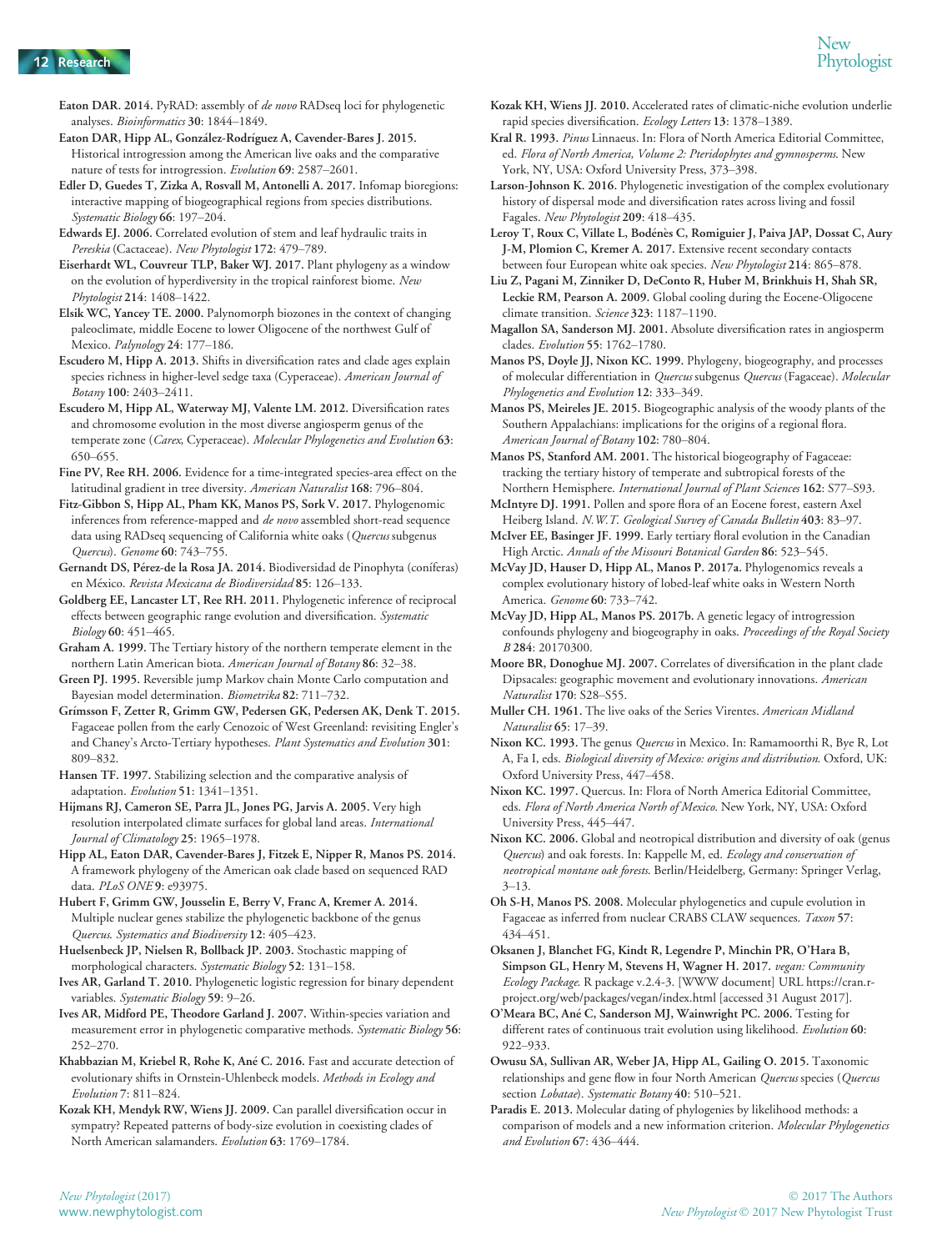# New<br>Phytologist Phytologist Research 13

Paradis E, Claude J. 2002. Analysis of comparative data using generalized estimating equations. Journal of Theoretical Biology 218: 175–185.

Pearse IS, Hipp AL. 2009. Phylogenetic and trait similarity to a native species predict herbivory on non-native oaks. Proceedings of the National Academy of Sciences, USA 106: 18097-18102.

Perry JP Jr, Graham A, Richardson DM. 1998. The history of pines in Mexico and Central America. In: Richardson DM, ed. Ecology and biogeography of Pinus. Cambridge, UK: Cambridge University Press, 137–149.

Pham KK, Hahn M, Lueders K, Brown BH, Bruederle LP, Bruhl JJ, Chung K-S, Derieg NJ, Escudero M, Ford BA et al. 2016. Specimens at the center: an informatics workflow and toolkit for specimen-level analysis of public DNA database data. Systematic Botany 41: 529-539.

Pham KK, Hipp AL, Manos PS, Cronn RC. 2017. A time and a place for everything: phylogenetic history and geography as joint predictors of oak plastome phylogeny. Genome 60: 720–732.

R Core Team. 2016. R: a language and environment for statistical computing, version 3.3.1. Vienna, Austria: R Foundation for Statistical Computing. [WWW document] URL<http://www.R-project.org/>.

Rabosky DL. 2014. Automatic detection of key innovations, rate shifts, and diversity-dependence on phylogenetic trees. PLoS ONE 9: e89543.

Rabosky DL, Slater GJ, Alfaro ME. 2012. Clade age and species richness are decoupled across the eukaryotic tree of life. PLoS Biology 10: e1001381.

Ramírez-Valiente JA, Cavender-Bares J. 2017. Evolutionary trade-offs between drought resistance mechanisms across a precipitation gradient in a seasonally dry tropical oak (Quercus oleoides). Tree Physiology 37: 889-901.

Ramirez-Valiente JA, Center A, Sparks J, Sparks K, Etterson J, Longwell T, Pilz G, Cavender-Bares J. 2017. Population-level differentiation in growth rates and leaf traits in seedlings of the neotropical live oak Quercus oleoides grown under natural and manipulated precipitation regimes. Frontiers in Plant Science 8: 585.

Ree RH, Hipp AL. 2015. Inferring phylogenetic history from restriction site associated DNA (RADseq). In: Hoerandl E, Appelhaus M, eds. Next generation sequencing in plant systematics. Koenigstein, Germany: Koeltz Scientific Books, 181–204.

Revell LJ. 2012. phytools: an R package for phylogenetic comparative biology (and other things). Methods in Ecology and Evolution 3: 217–223.

Rodrıguez-Correa H, Oyama K, MacGregor-Fors I, Gonzalez-Rodrıguez A. 2015. How are oaks distributed in the neotropics? A perspective from species turnover, areas of endemism, and climatic niches. International Journal of Plant Sciences 176: 222–231.

Rzedowski J. 1991. Diversidad y orígenes de la flora fanerogámica de México. Acta Botanica Mexicana 14: 3–21.

Sanderson MJ. 2002. Estimating absolute rates of molecular evolution and divergence times: a penalized likelihood approach. Molecular Biology and Evolution 19: 101–109.

Schemske DW. 2009. Biotic interactions and speciation in the tropics. In: Butlin RK, Bridle JR, Schluter D, eds. Speciation and patterns of diversity. Cambridge, UK: Cambridge University Press, 219–239.

Schluter D. 2015. Speciation, ecological opportunity, and latitude. American Naturalist 187: 1–18.

Schmerler SB, Clement WL, Beaulieu JM, Chatelet DS, Sack L, Donoghue MJ, Edwards EJ. 2012. Evolution of leaf form correlates with tropical-temperate transitions in Viburnum (Adoxaceae). Proceedings of the Royal Society B: Biological Sciences 279: 3905–3913.

Schnitzler J, Barraclough TG, Boatwright JS, Goldblatt P, Manning JC, Powell MP, Rebelo T, Savolainen V. 2011. Causes of plant diversification in the Cape biodiversity hotspot of South Africa. Systematic Biology 60: 343-357.

Sloan S, Jenkins CN, Joppa LN, Gaveau DLA, Laurance WF. 2014. Remaining natural vegetation in the global biodiversity hotspots. Biological Conservation 177: 12–24.

Spellenberg R, Bacon JR, González Elizondo MS. 1998. Los encinos (Quercus, Fagaceae) en un transecto sobre la Sierra Madre Occidentali. Boletín de la Sociedad Botánica de México 5: 357-387.

Stamatakis A. 2014. RAxML Version 8: a tool for phylogenetic analysis and postanalysis of large phylogenies. Bioinformatics 30: 1312–1313.

- Swenson NG, Enquist BJ, Pither J, Thompson J, Zimmerman JK. 2006. The problem and promise of scale dependency in community phylogenetics. Ecology 87: 2418–2424.
- Swenson NG, Enquist BJ, Thompson J, Zimmerman JK. 2007. The influence of spatial and size scale on phylogenetic relatedness in tropical forest communities. Ecology 88: 1770–1780.

Thornthwaite CW. 1948. An approach toward a rational classification of climate. Geographical Review 38: 55–94.

Tibshirani R. 1996. Regression shrinkage and selection via the lasso. Journal of the Royal Statistical Society Series B (Methodological) 58: 267–288.

Tibshirani R. 2011. Regression shrinkage and selection via the lasso: a retrospective. Journal of the Royal Statistical Society: Series B (Statistical Methodology) 73: 273–282.

Torres-Miranda A, Luna-Vega I, Oyama K. 2011. Conservation biogeography of red oaks (Quercus, section Lobatae) in Mexico and Central America. American Journal of Botany 98: 290–305.

Torres-Miranda A, Luna-Vega I, Oyama K. 2013. New approaches to the biogeography and areas of endemism of red oaks (Quercus L., Section Lobatae). Systematic Biology 62: 555-573.

Uyeda JC, Caetano DS, Pennell MW. 2015. Comparative analysis of principal components can be misleading. Systematic Biology 64: 677–689.

Valencia AS. 2004. Diversidad del género Quercus (Fagaceae) en México. Boletín de la Sociedad Botanica de Mexico 75: 33–53.

Verdú M. 2002. Age at maturity and diversification in woody angiosperms. Evolution 56: 1352–1361.

Wiens JJ, Donoghue MJ. 2004. Historical biogeography, ecology and species richness. Trends in Ecology & Evolution 19: 639–644.

## Supporting Information

Additional Supporting Information may be found online in the Supporting Information tab for this article:

Fig. S1 Infomap Bioregions map of biogeographic regions.

Fig. S2 Maximum likelihood phylogeny of all tips sampled, with untransformed branch lengths.

Fig. S3 Analysis of lineage diversification rates using rjMCMC in BAMM.

Fig. S4 Plot of nonmetric multidimensional scaling stress against ordination dimensions  $(K)$ .

Fig. S5 Surface plots, raw ordination data plotted over NMDS plot.

Fig. S6 NMDS plots for soils and climate separately.

**Fig. S**7 Ornstein–Uhlenbeck adaptive transitions on the  $K = 5$ NMDS ordination axes.

Fig. S8 Model-averaged rate of evolution along moisture gradient  $(I<sub>m</sub>)$ , reconstructed using reversible-jump Markov chain Monte Carlo (rjMCMC).

Fig. S9 Reconstruction of leaf habit evolution under stochastic mapping and maximum likelihood.